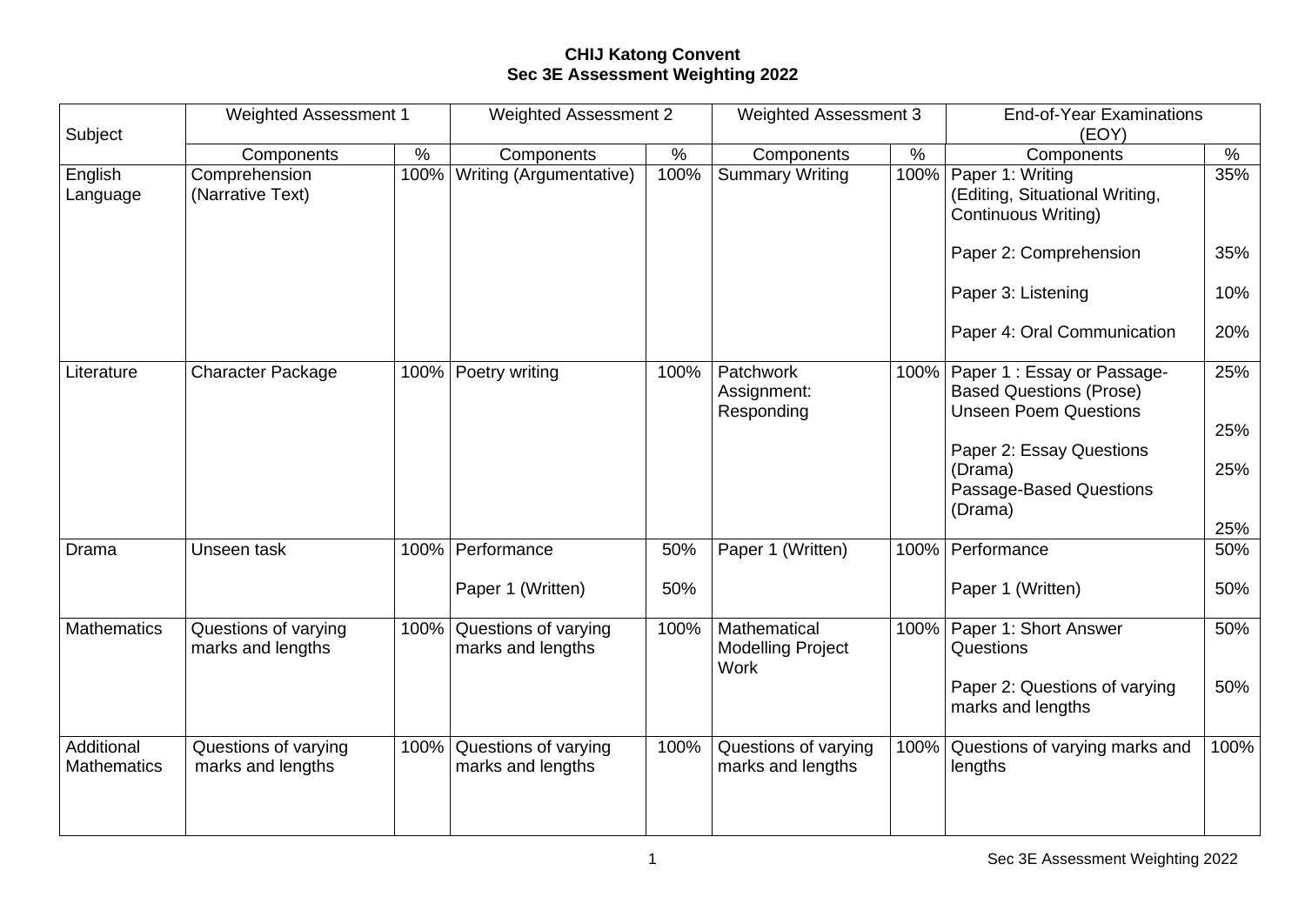| Subject                          | <b>Weighted Assessment 1</b> |      | <b>Weighted Assessment 2</b> |      | Weighted Assessment 3 |      | <b>End-of-Year Examinations</b><br>(EOY)                    |               |
|----------------------------------|------------------------------|------|------------------------------|------|-----------------------|------|-------------------------------------------------------------|---------------|
|                                  | Components                   | $\%$ | Components                   | $\%$ | Components            | $\%$ | Components                                                  | $\frac{1}{2}$ |
| Principles of<br><b>Accounts</b> | <b>Structured questions</b>  | 100% | Structured questions         | 100% | Structured questions  | 100% | Paper 1<br>3 to 4 compulsory Structured<br>Questions        | 40%           |
|                                  |                              |      |                              |      |                       |      | Paper <sub>2</sub><br>4 compulsory structured<br>questions. | 60%           |
| Art                              | Studio Practice #1           | 100% | Studio Practice #2           | 100% | Studio Practice #3    | 100% | Studio Practice #4                                          | 60%           |
|                                  |                              |      |                              |      |                       |      | End-of-Year Exam: Study of<br>Visual Arts (Written Paper)   | 40%           |
| Sc(Chemistry) <sup>1</sup>       | <b>Written Test</b>          | 50%  | <b>Practical Task</b>        | 50%  | <b>Written Test</b>   | 50%  | Section A: Multiple Choice<br>Questions                     | 50%           |
|                                  |                              |      |                              |      |                       |      | <b>Section B: Structured Questions</b>                      |               |
|                                  |                              |      |                              |      |                       |      | Section C: Free Response<br>Questions                       |               |
| $Sc(Biology)^1$                  | <b>Written Test</b>          | 50%  | <b>Practical Task</b>        | 50%  | <b>Written Test</b>   | 50%  | Section A: Multiple Choice<br>Questions                     | 50%           |
|                                  |                              |      |                              |      |                       |      | <b>Section B: Structured Questions</b>                      |               |
|                                  |                              |      |                              |      |                       |      | Section C: Free Response<br>Questions                       |               |
|                                  |                              |      |                              |      |                       |      |                                                             |               |
|                                  |                              |      |                              |      |                       |      |                                                             |               |

<sup>&</sup>lt;sup>1</sup> Sc(Biology) and Sc(Chemistry) are half subjects which carry assessment composition of 50% each.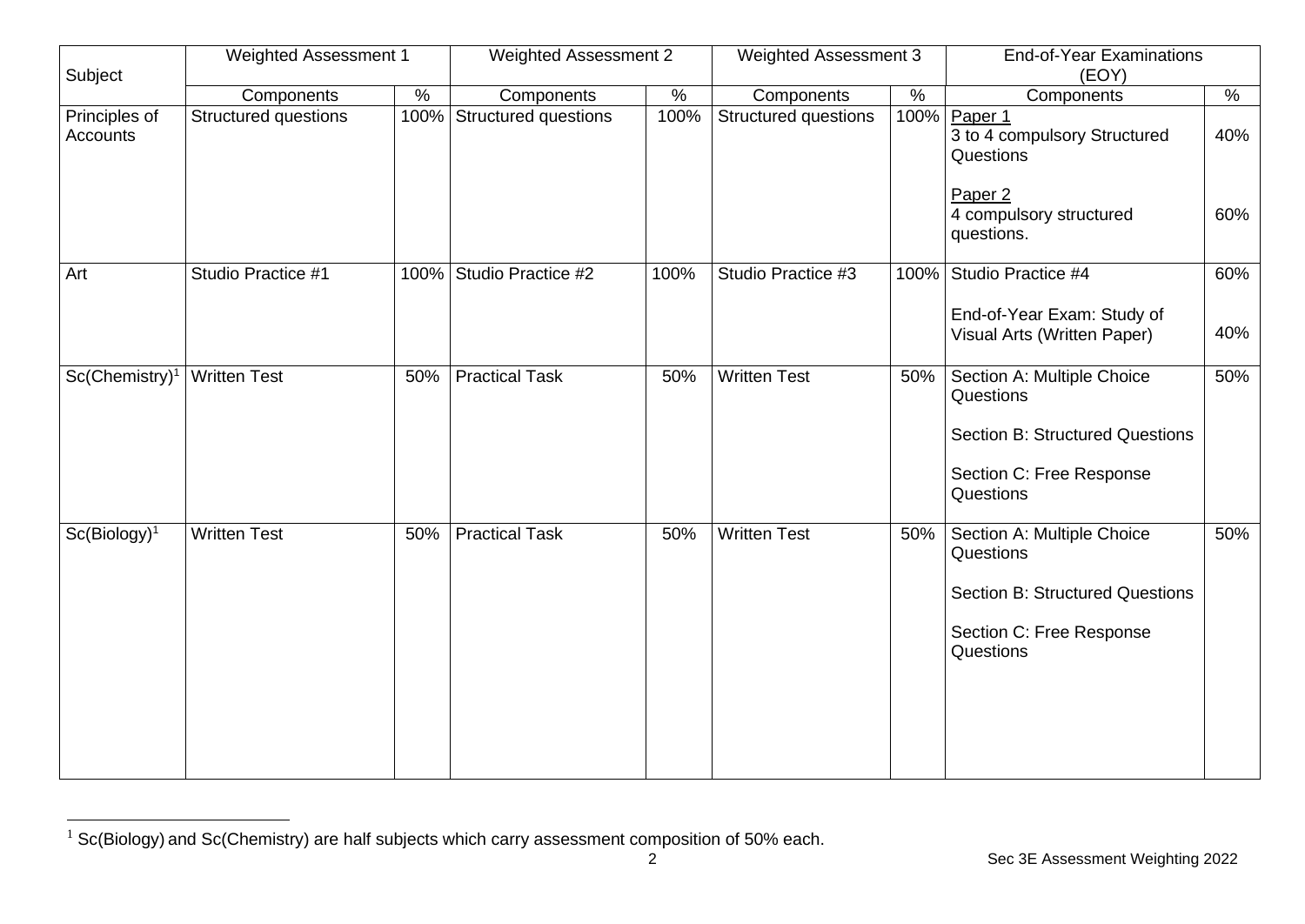| Subject                        | Weighted Assessment 1                          |               | <b>Weighted Assessment 2</b> |               | <b>Weighted Assessment 3</b>                   |               | <b>End-of-Year Examinations</b><br>(EOY)                                          |               |
|--------------------------------|------------------------------------------------|---------------|------------------------------|---------------|------------------------------------------------|---------------|-----------------------------------------------------------------------------------|---------------|
|                                | Components                                     | $\frac{9}{6}$ | Components                   | $\frac{1}{2}$ | Components                                     | $\frac{9}{6}$ | Components                                                                        | $\frac{8}{6}$ |
| Chemistry                      | <b>Written Test</b>                            |               | 100% Practical Task          | 100%          | <b>Written Test</b>                            | 100%          | Section A: Multiple Choice<br>Questions<br><b>Section B: Structured Questions</b> | 100%          |
|                                |                                                |               |                              |               |                                                |               | Section C: Free Response<br>Questions                                             |               |
| Physics                        | Section A: Multiple<br><b>Choice Questions</b> | 100%          | <b>Practical Task</b>        | 100%          | Section A: Multiple<br><b>Choice Questions</b> | 100%          | Section A: Multiple Choice<br>Questions                                           | 100%          |
|                                | <b>Section B: Structured</b><br>Questions      |               |                              |               | Section B: Structured<br>Questions             |               | <b>Section B: Structured Questions</b>                                            |               |
|                                |                                                |               |                              |               |                                                |               | Section C: Free Response<br>Questions                                             |               |
| Biology                        | <b>Written Test</b>                            | 100%          | <b>Practical Test</b>        | 100%          | <b>Written Test</b>                            |               | 100% Section A: Multiple Choice<br>Questions                                      | 100%          |
|                                |                                                |               |                              |               |                                                |               | <b>Section B: Structured Questions</b>                                            |               |
|                                |                                                |               |                              |               |                                                |               | Section C: Free Response<br>Questions                                             |               |
| Higher<br>Chinese <sup>2</sup> | <b>Composition Writing Task</b>                | 100%          | Language Use                 | 100%          | <b>Individual Oral</b><br>Presentation         | 100%          | Paper 1: Email Writing &<br>Composition                                           | 40%           |
|                                |                                                |               |                              |               |                                                |               | Paper 2: Language Use                                                             | 40%           |
|                                |                                                |               |                              |               |                                                |               | Paper 3: Oral & Listening<br>Comprehension                                        | 20%           |
|                                |                                                |               |                              |               |                                                |               |                                                                                   |               |

 $^2$  Higher Chinese students will sit for the 4E5NA mid-year Express Chinese Oral Examination in April and 4E5N prelim written exam.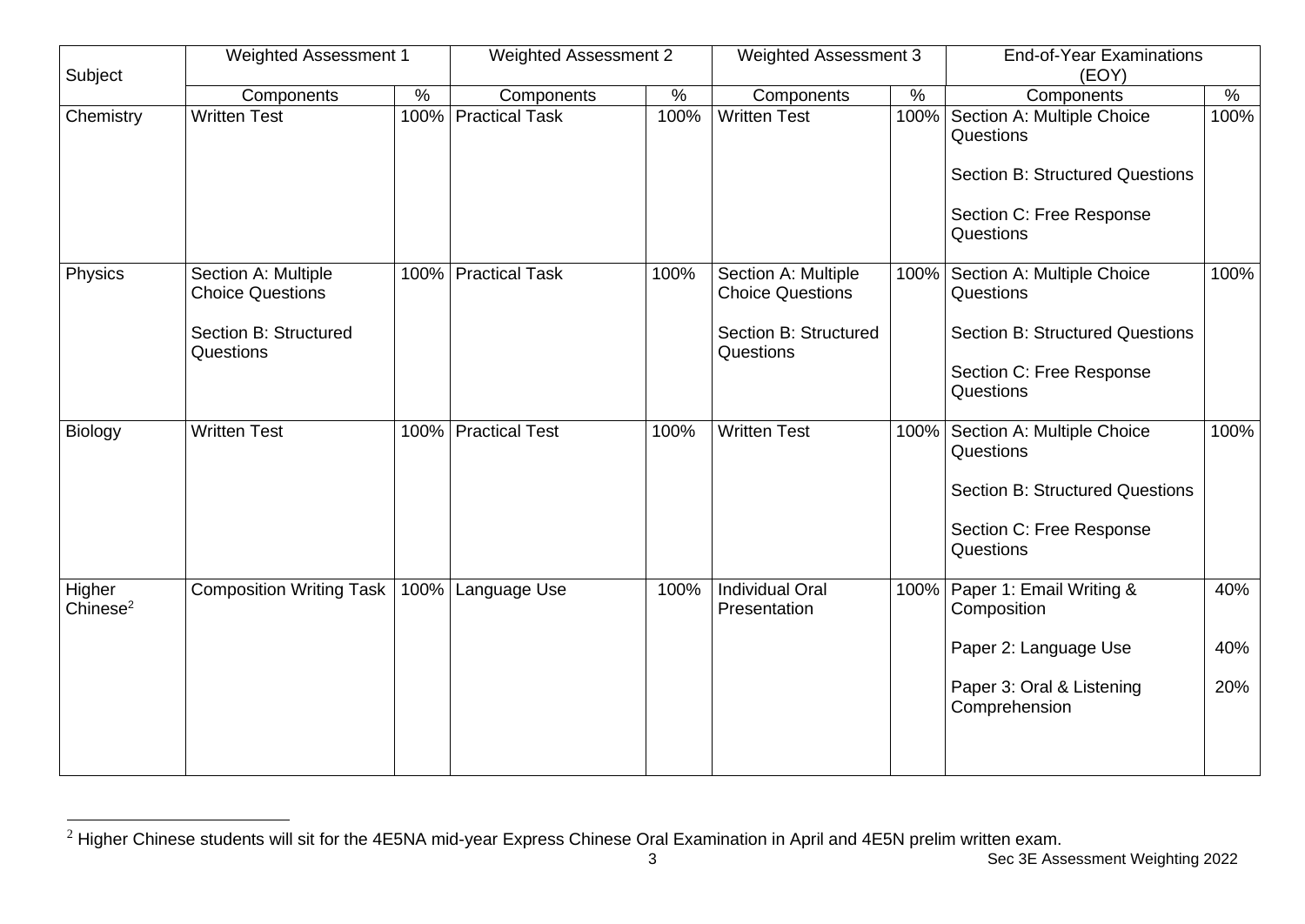| Subject                          | <b>Weighted Assessment 1</b>    |      | <b>Weighted Assessment 2</b>  |      | <b>Weighted Assessment 3</b>                                      |      | <b>End-of-Year Examinations</b><br>(EOY)                |     |
|----------------------------------|---------------------------------|------|-------------------------------|------|-------------------------------------------------------------------|------|---------------------------------------------------------|-----|
|                                  | Components                      | $\%$ | Components                    | $\%$ | Components                                                        | $\%$ | Components                                              | %   |
| Chinese                          | <b>Composition Writing Task</b> | 100% | Language Use                  | 100% | Group Oral<br>Presentation                                        | 100% | Paper 1: Email Writing &<br>Composition                 | 30% |
|                                  |                                 |      |                               |      |                                                                   |      | Paper 2: Language Use                                   | 35% |
|                                  |                                 |      |                               |      |                                                                   |      | Paper 3: Oral & Listening<br>Comprehension              | 35% |
| Malay                            | <b>Composition Writing Task</b> | 100% | Language Use                  | 100% | Group Oral<br>Presentation                                        | 100% | Paper 1: Email Writing &<br>Composition                 | 30% |
|                                  |                                 |      |                               |      |                                                                   |      | Paper 2: Language Use                                   | 35% |
|                                  |                                 |      |                               |      |                                                                   |      | Paper 3: Oral & Listening<br>Comprehension              | 35% |
| Geography                        | <b>Structured questions</b>     | 100% | Geographical<br>Investigation | 100% | <b>Structured Questions</b><br>& Essay                            |      | 100% Paper 1<br>2 Structured Questions                  | 50% |
|                                  |                                 |      |                               |      |                                                                   |      | Paper <sub>2</sub><br>2 Structured Questions            | 50% |
| Elective<br>Geography $3$        | <b>Structured questions</b>     | 50%  | Geographical<br>Investigation | 50%  | <b>Structured questions</b><br>& Essay                            | 50%  | 3 Structured Questions                                  | 50% |
| Elective<br>History <sup>3</sup> | <b>Written Task</b>             | 50%  | Source-Based<br>Questions     | 50%  | Source-Based<br>Questions<br><b>Structured Essay</b><br>Questions | 50%  | Section A:<br>Source-Based Questions (SBQ)<br>Section B | 30% |
|                                  |                                 |      |                               |      |                                                                   |      | <b>Structured Essay Questions</b>                       | 20% |

 $3$  Elective Geography, Elective History, Elective Literature and Social Studies are half subjects, which carry assessment composition of 50% each.